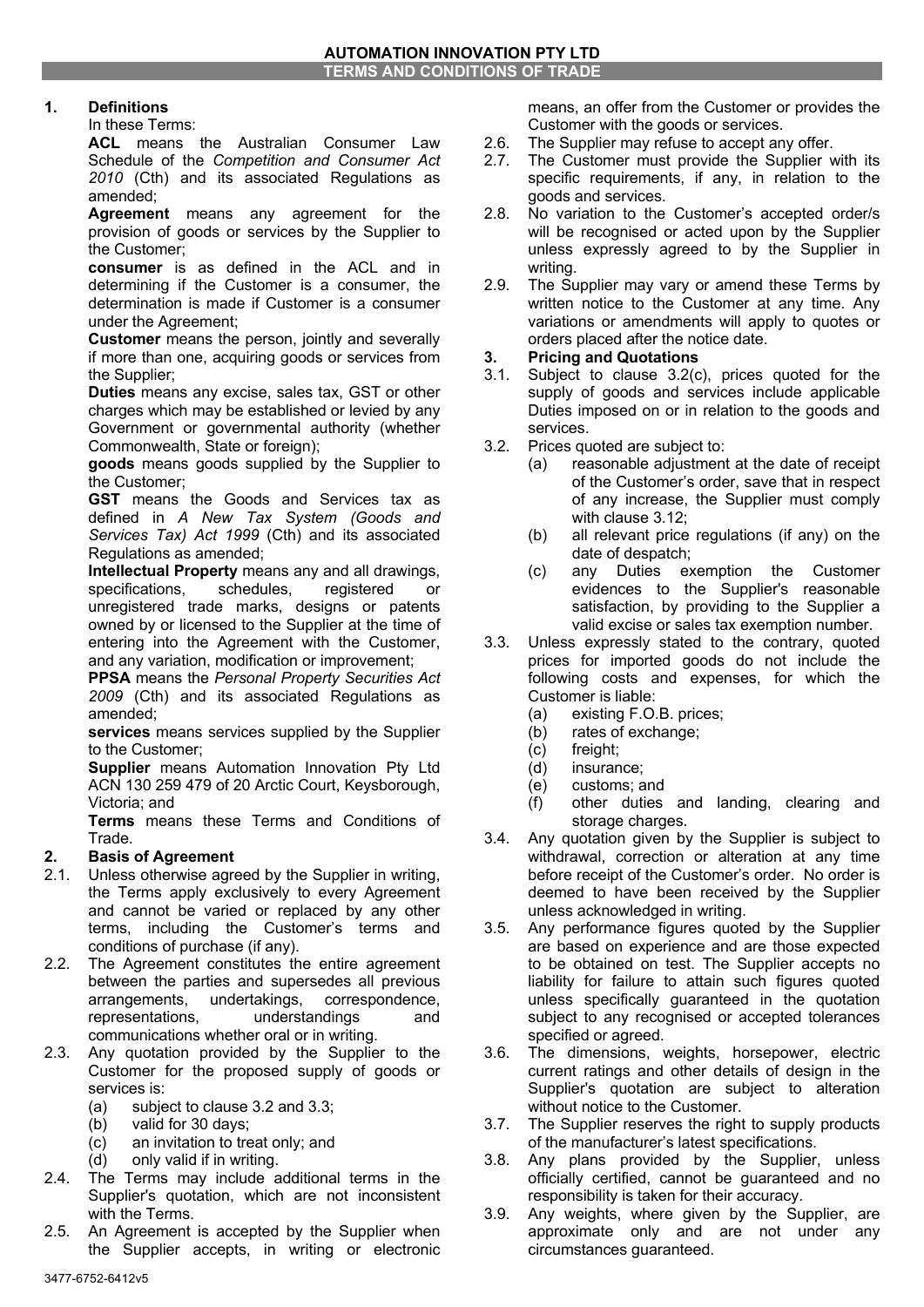- 3.10. Any particulars given in the Customer's order are subject to:
	- (a) confirmation by the Supplier on receipt of the order and;
	- (b) the goods referred to in the order being still available or procurable for execution of the order at that time.

3.11. If:

- (a) the Customer requests any variation to the Agreement, and by reason of that request there is an increase in the costs to be incurred by the Supplier; or
- (b) there is otherwise a change in the costs incurred by the Supplier in relation to the goods or services:

and the Supplier proposes to increase the price payable by the Customer to take account of any such change, it must notify the Customer and the Customer may:

- (c) accept the change in price, and continue under the Agreement; or
- (d) reject the change in price, and cancel:
	- (i) in the case of clause 3.11(a), the requested variation; or
	- (ii) in the case of clause 3.11(b), the Agreement.
- 3.12. The Supplier reserves its right to review or withdraw from any quote provided without penalty should there be any changes to the scope and/or if additional requirements are identified by the Supplier which were not disclosed of at the time of the quote being prepared, provided the Supplier made all reasonable efforts to ensure it identified such requirements prior to issuing the quote.

### **4. Customer's Order**

- 4.1. Subject to clause 4.2, the Customer's order, once accepted by the Supplier, may not be cancelled or varied by the Customer without the prior written consent of a Director of the Supplier.
- 4.2. In special circumstances the Supplier may in its discretion agree to cancel the Customer's order conditional upon payment by the Customer of such cancellation fees as may be communicated by the Supplier to the Customer at the time of the Customer placing its order.

## **5. Payment**

- 5.1. Unless otherwise agreed in writing:
	- (a) Subject to 5.1(b) and clause 6.1, full payment for the goods or services must be made within 7 days of the date of the Supplier's invoice;
	- (b) The Supplier reserves the right to require payment in full on delivery of the goods or completion of the services; and
	- (c) payment shall be made in Australian currency.
- 5.2. Payment by cheque is not deemed made until the proceeds of the cheque have cleared.
- 5.3. The time for payment is of the essence.

# **6. Financing Arrangements**

6.1. Goods purchased by the Customer under a financing arrangement (hire purchase, leasing, etc.) will not be delivered until the Customer has provided to the Supplier, acceptable documentation from the financial institution, confirming payment in full will be made by them to the Supplier.

- 6.2. In the event that such documentation is not received by the Supplier, delivery of goods may be withheld by the Supplier and in such circumstances the Customer accepts liability for any costs associated with the delay in delivery.
- 6.3. On payment to the Supplier of the full contract price by the financial institution any holding deposits or monies previously paid shall, where appropriate, will be refunded to the Customer.

## **7. Payment Default**

- 7.1. If the Customer defaults in payment by the due date of any amount payable to the Supplier, then all money which would become payable by the Customer to the Supplier at a later date on any account, becomes immediately due and payable without the requirement of any notice to the Customer, and the Supplier may, without prejudice to any of its other accrued or contingent rights:
	- (a) charge the Customer interest on any sum due at the prevailing rate pursuant to the *Penalty Interest Rates Act 1983* (Vic) plus 4% for the period from the due date until the date of payment in full;
	- (b) charge the Customer for, and the Customer must indemnify the Supplier from, all costs and expenses (including without limitation all legal costs and expenses) incurred by it resulting from the default or in taking action to enforce compliance with the Agreement or to recover any goods;
	- (c) cease or suspend supply of any further goods or services to the Customer;
	- (d) by written notice to the Customer, terminate any uncompleted contract with the Customer.
- 7.2. Subject to any applicable statutory stay of proceedings, clauses 7.1(c) and 7.1(d) may also be relied upon, at the Supplier's option:
	- (a) where the Customer is a natural person and becomes bankrupt or enters into any scheme of arrangement or any assignment or composition with or for the benefit of his or her creditors or any class of his or her creditors generally; or
	- (b) where the Customer is a corporation and, it enters into any scheme of arrangement or any assignment or composition with or for the benefit of its creditors or any class of its creditors generally, or has a liquidator, administrator, receiver or manager or similar functionary appointed in respect of its assets, or any action is taken for, or with the view to, the liquidation (including provisional liquidation), winding up or dissolution without winding up of the Customer.

## **8. Passing of Property**

- 8.1. Until the Supplier receives full payment in cleared funds for all goods and services supplied by it to the Customer, as well as all other amounts owing to the Supplier by the Customer:
	- (a) title and property in all goods remain vested in the Supplier and do not pass to the Customer;
	- (b) the Customer must hold the goods as fiduciary bailee and agent for the Supplier;
	- (c) the Customer must keep the goods separate from its goods and maintain the Supplier's labelling and packaging;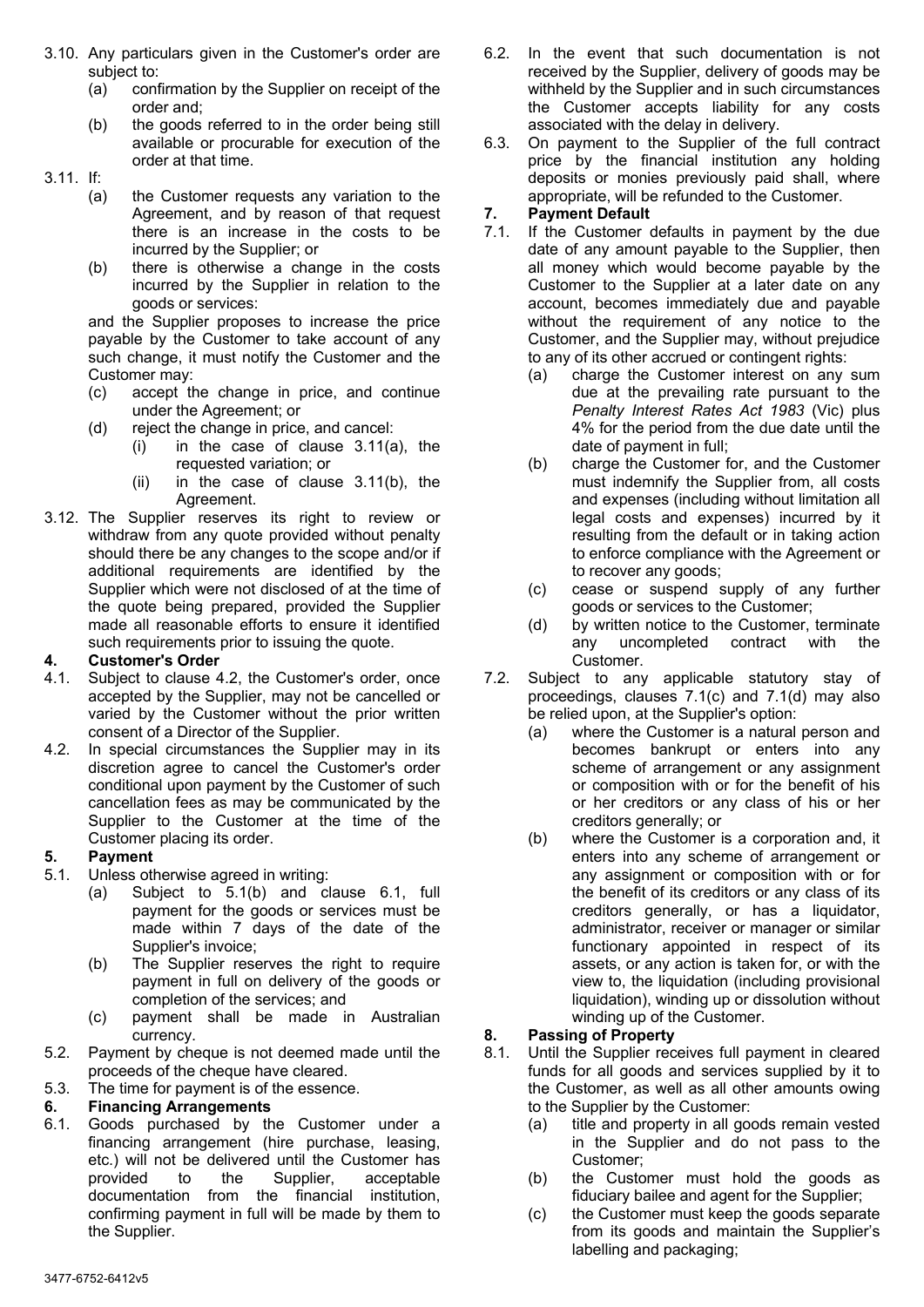- (d) the Customer must hold the proceeds of sale of the goods on trust for the Supplier in a separate account with a bank to whom the Customer has not given security however failure to do so will not affect the Customer's obligation as trustee;
- (e) in addition to its rights under the PPSA, the Supplier may without notice, enter any premises where it suspects the goods are and remove them, notwithstanding that they may have been attached to other goods not the property of the Supplier, and for this purpose the Customer irrevocably licences the Supplier to enter such premises and also indemnifies the Supplier from and against all costs, claims, demands or actions by any party arising from such action.
- (f) the Supplier will exercise its right of entry (including the use and extent of force) in accordance with applicable laws;

#### **9. Personal Property Securities Act**

- 9.1. Notwithstanding anything to the contrary contained in these Terms, the PPSA applies to these Terms.
- 9.2. For the purposes of the PPSA:
	- (a) terms used in clause 9 that are defined in the PPSA have the same meaning as in the PPSA;
	- (b) these Terms are a security agreement and the Supplier has a Purchase Money Security Interest in all present and future goods supplied by the Supplier to the Customer and the proceeds of the goods;
	- (c) the security interest is a continuing interest irrespective of whether there are monies or obligations owing by the Customer at any particular time; and
	- (d) the Customer must do whatever is necessary in order to give a valid security interest over the goods which is able to be registered by the Supplier on the Personal Property Securities Register.
- 9.3. The security interest arising under this clause 9 attaches to the goods when the goods are collected or dispatched from the Supplier's premises and not at any later time.
- 9.4. Where permitted by the PPSA, the Customer waives any rights to receive the notifications, verifications, disclosures or other documentation specified under sections 95 (notice of removal of accession), 118 (enforcing security interests in accordance with land law decisions), 121(4) (notice to grantor in enforcement of security interests in liquid assets), 130 (notice of disposal of collateral), 132(3)(d) (statements of account following disposal), 132(4) (statements of account if no disposal), 135 (notice of retention of collateral) and 157 (verification statements) of the PPSA.
- 9.5. The Supplier and the Customer agree to contract out of and nothing in the provisions of sections 96 (retention of accession when person has interest in the whole), 125 (obligation to dispose of or retain collateral), 129 (disposal by purchase), 142 (entitled persons' redemption of collateral) and 143 (entitled persons' reinstatement of security agreement) of the PPSA will apply to these Terms.
- 9.6. To the extent permitted by the PPSA, the Customer agrees that:
- (a) the provisions of Chapter 4 (enforcement of security interests) of the PPSA which are for the benefit of the Customer or which place obligations on the Supplier will apply only to the extent that they are mandatory or the Supplier agrees to their application in writing; and
- (b) where the Supplier has rights in addition to those in Chapter 4 of the PPSA, those rights will continue to apply.
- 9.7. The Customer must immediately upon the Supplier's request:
	- (a) do all things and execute all documents necessary to give effect to the security interest created under this Agreement; and
	- (b) procure from any person considered by the Supplier to be relevant to its security position such agreements and waivers (including as equivalent to those above) as the Supplier may at any time require.
- 9.8. The Supplier may allocate amounts received from the Customer in any manner the Supplier determines, including in any manner required to preserve any Purchase Money Security Interest it has in goods supplied by the Supplier.
- 9.9. For the purposes of section 275(6) of the PPSA, the parties agree and undertake that these Terms and any information pertaining to the sale of goods and details of the goods shall be kept confidential at all times. Neither party may disclose any information pertaining to these Terms or the sale of the goods, except as otherwise required by law or that is already in the public domain.

#### **10. Risk and Insurance**

- 10.1. The risk in the goods and all insurance responsibility for theft, damage or otherwise, pass to the Customer immediately on the goods being delivered to the Customer or taken from the Supplier's premises.
- 10.2. The goods are sold to the Customer on the basis that the Customer has obtained all necessary licenses or permits under all relevant laws and regulations in relation to the goods.
- 10.3. The Customer assumes all risk and liability for loss, damage or injury to persons or to property of the Customer, or third parties arising out of the use, installation or possession of any of the goods sold by the Supplier, unless recoverable from the Supplier on the failure of any statutory guarantee under the ACL.

## **11. Performance of Agreement**

- 11.1. Any period or date for delivery of goods or provision of services stated by the Supplier is an estimate only and not a contractual commitment.
- 11.2. The Supplier will use its reasonable endeavours to meet any estimated dates for delivery of the goods but will not be liable for any loss or damage suffered by the Customer or any third party for failure to meet any estimated date.
- 11.3. If the Supplier cannot complete the services by any estimated date, it must complete the services within a reasonable time.
- 11.4. Where goods requested by the Customer are unavailable, the Supplier may substitute goods with equivalent characteristics or performance, or change design details and methods of meeting specifications, provided that there is no reduction in overall quality or functionality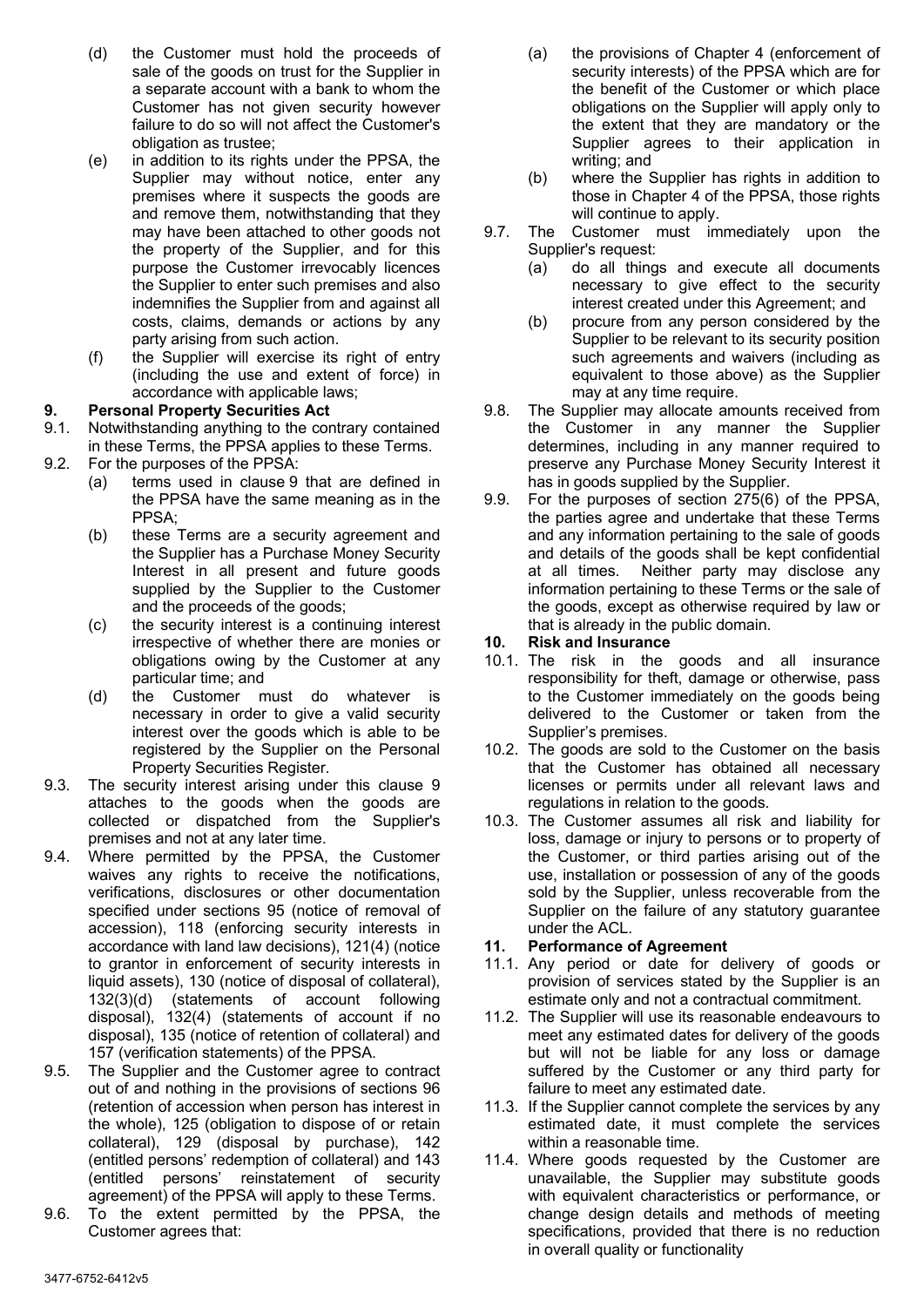## **12. Delivery**

- 12.1. Subject to clause 12.9, the Supplier will arrange for the delivery of the goods to the Customer.
- 12.2. Unless otherwise specified in writing, the Supplier will deliver the goods free of charge in the capital cities of Melbourne, Sydney, Brisbane, Adelaide and Perth to the door of the Customer's premises, to a carrier's depot or to a rail siding, where upon the liability of the Company for all loss or damage to the goods shall cease and from that point of delivery the goods shall be at the risk of the Customer.
- 12.3. The Customer is responsible for all costs associated with:
	- (a) unloading;
	- (b) unpacking;
	- (c) positioning; and
	- (d) erection.
- 12.4. It is the Customer's responsibility to provide unloading facilities and equipment, at the sole expense of the Customer, without delay. Any costs incurred by the Supplier caused by delays in receiving or unloading the goods shall be to the Customers account.
- 12.5. Unless otherwise stated in the quotation, the Supplier will be responsible for insurance cover on the goods until delivery to the Customer's delivery point. The Customer accepts full responsibility for the goods from the point where unloading operations commence.
- 12.6. The Supplier may make part delivery of goods or provision of services and the Supplier may invoice the Customer for the goods or services provided.
- 12.7. The Supplier may vary delivery or completion dates as necessary where such delays are as a result of events beyond the control of the Supplier.
- 12.8. The Customer indemnifies the Supplier against any loss or damage suffered by the Supplier, its subcontractors or employees as a result of delivery, except where the Customer is a consumer and the Supplier has not used due care and skill.
- 12.9. If delivery is attempted and is unable to be completed the Customer is deemed to have taken delivery of the goods.
- 12.10.If agreed that the Customer will collect the goods:
	- (a) the Customer must collect the goods with seven days of being advised they are ready;
		- (b) if the Customer does not collect the goods within this time, the Customer is deemed to have taken delivery of the goods and is liable for storage charges payable monthly on demand.
- **13. Liability**
- 13.1. Except as the Terms specifically state, or as contained in any express warranty provided in relation to the goods or services, the Agreement does not include by implication any other term, condition or warranty in respect of the quality, merchantability, acceptability, fitness for purpose, condition, description, assembly, manufacture, design or performance of the goods or services or any contractual remedy for their failure.
- 13.2. If the Customer is a consumer nothing in these Terms restricts, limits or modifies the Customer's rights or remedies against the Supplier for failure of a statutory guarantee under the ACL.
- 13.3. If the Customer on-supplies the goods to a consumer and:
	- (a) the goods or services are not of a kind ordinarily acquired for personal, domestic or household use or consumption, then the amount specified in section 276A(1) of the ACL is the absolute limit of the Supplier's liability to the Customer;
	- (b) the goods or services are of a kind ordinarily acquired for personal, domestic or household use or consumption, payment of any amount required under section 274 of the ACL is the absolute limit of the Supplier's liability to the Customer;

howsoever arising under or in connection with the sale, installation, use of, storage or any other dealings with the goods or services by the Customer or any third party.

- 13.4. If clause 13.2 or 13.3 do not apply, then other than as stated in the Terms or any written warranty statement the Supplier is not liable to the Customer in any way arising under or in connection with the sale, installation, use of, storage or any other dealings with the goods or services by the Customer or any third party.
- 13.5. The Supplier is not liable for any indirect or consequential losses or expenses suffered by the Customer or any third party, howsoever caused, including but not limited to loss of turnover, profits, business or goodwill or any liability to any other party, except to the extent of any liability imposed by the ACL.
- 13.6. The Customer acknowledges that:
	- (a) it has not relied on any service involving skill and judgement, or on any advice, recommendation, information or assistance provided by the Supplier in relation to the goods or services or their use or application.
	- (b) it has not made known, either expressly or by implication, to the Supplier any purpose for which it requires the goods or services and it has the sole responsibility of satisfying itself that the goods or services are suitable for the use of the Customer.
	- (c) any advice or recommendation given by the Supplier, its employees or agents to the Customer, its employees or agents as to the storage, application or use of the goods which is not confirmed in writing by the Supplier is followed or acted on entirely at the Customer's own risk, and accordingly, the Supplier shall not be liable for any such advice or recommendation which is not so confirmed.
- 13.7. Nothing in the Terms is to be interpreted as excluding, restricting or modifying or having the effect of excluding, restricting or modifying the application of any State or Federal legislation applicable to the sale of goods or supply of services which cannot be excluded, restricted or modified.
- **14. Cancellation**
- 14.1. If the Supplier is unable to deliver the goods or provide the services, then it may cancel the Customer's order (even if it has been accepted) by written notice to the Customer.
- 14.2. In the event of cancellation pursuant to Clause 14.1, the Supplier must return to the Customer any